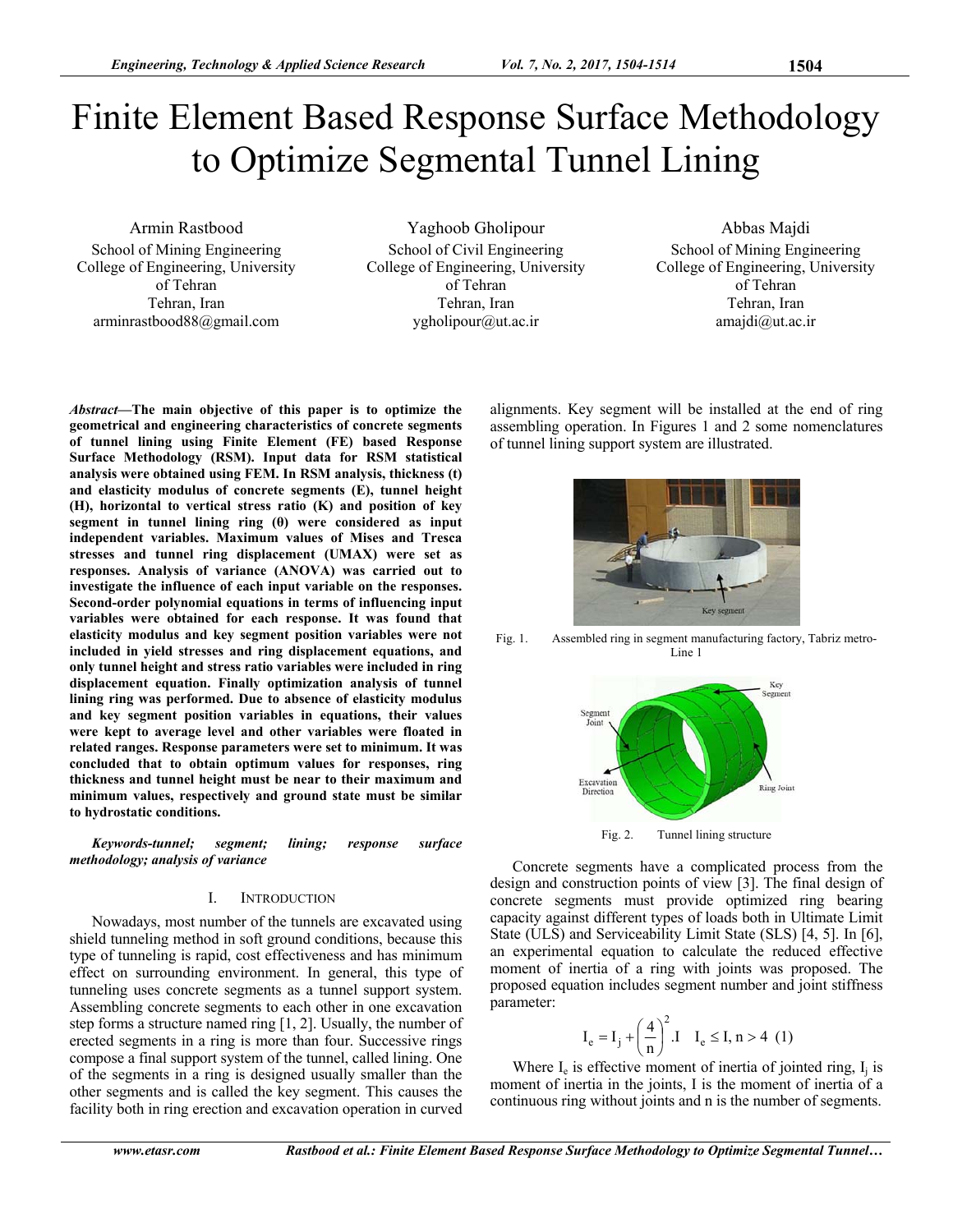In [7], authors discussed about the main differences in the assumptions for three different models: the continuum ring model, the Muir Wood design model and the bedded beam model without bedding at the tunnel lining crown region. In [8], authors presented a comparative study between spatial (3D) computing static models and theoretical results of commonly used plain (2D) computing models for segmental tunnel lining. Comprehensive methods for determination of structural forces in tunnel lining and segment design were presented in [9]. In [10], authors categorized all tunnel lining design methods into four major types: (a) empirical design methods; (b) experimental and laboratory modelling; (c) circular ring in elastic foundation model; and (d) continuum mechanics models including analytical methods and numerical methods. Four most important models of tunnel lining structure by considering ring and segment joints are illustrated in [11]. In [12], authors discussed about the various load types imposed on shield machine and tunnel lining. In [13], authors performed a full scale test on three-rings of segmental lining structure of the Shanghai Changjiang tunnel with a diameter of 15m. In [14], author conducted a series of tests on small laboratory segmental tunnel lining were made from PVC to obtain their load bearing capacity. In this study authors focused on simple beam support tests to estimate joint stiffness. A comprehensive numerical model using 2D finite difference element model was proposed in [15]. In this paper many factors that influence tunnel lining behavior together with three different types of joint springs, i.e. rotational, axial and radial springs were modeled.

Some analytical solution are available for segmental tunnel lining design, as those proposed in [7, 16-19]. In [10], authors introduced an analytical equation for moment reduction factor based on the maximum horizontal displacement of a uniform ring. An analytical solution for analyzing tunnel lining in longitudinal direction was proposed in [20]. In [21], authors studied the elastic analysis of a circular lined tunnel by considering the delayed installation of the tunnel support. Recently, many publications about numerical modelling of segmental tunnel lining both in 2D and 3D, considering more detailed aspects of shield tunneling were published [15, 22-25].

Despite most comprehensive available attempts based on different approaches to analyze segmental tunnel lining in various point of view, there are no considerable publications in this field using statistical methods. In this paper, FEM based Response Surface Methodology (RSM) approach was organized to establish statistical equations between tunnel lining characteristics as input variables and generated stresses and displacements in tunnel lining structure as responses parameters using analysis of variance (ANOVA). Finally optimization analysis was performed for each response parameter in terms of input variables.

# II. NUMERICAL MODELLING

In this study, input data for statistical analysis, called experiments from now on, were obtained using the finite element method (ABAQUS [26]). In all FEM models, one ring of tunnel lining support system composed from 5+1 segments. Table I shows the engineering and geometrical characteristics

of the concrete segments. The behavior of the tunnel lining is assumed to be elastic. In a ring, the shape of the five segments (A2-A6) are similar to each other except for the key segment (A1) which is smaller. In all numerical models, it is assumed that the ring is positioned far away from the tunnel face and is not influenced by shield machine loads and tunneling operation. Beam-spring model introduced in [27] was used in numerical modeling. This type of segmental tunnel lining is proposed in several tunneling guidelines [9, 19]. Interaction of ground on outer surface of tunnel lining was simulated using tangential and normal springs. Stiffness of ground normal springs is evaluated using  $(2)$ ,  $[28, 29]$ :

$$
K_n = A.E/R.(1 + v)
$$
 (2)

Where  $K_n$  is the stiffness of radial spring, E and v are the elasticity modulus and poison's ratio of soil respectively, R is the tunnel radius, and A represents the effective area of tunnel lining that is subjected to implied force from the soil, and is calculated using (3):

## $A = R\theta$ .b (3)

Where  $\theta$  is radial angle between two successive radial springs applied on lining surface, and b represents effective area of each spring in tunnel longitudinal direction.

The stiffness of tangential springs  $(K_t)$  is assumed to be one-third of the normal spring stiffness (Figure 3) [34]. The ring under the impact of interaction springs and surrounding ground load is shown in Figures 4a and 4b respectively. 3D solid-stress elements with linear geometric order were used to model concrete segments (Figure 5a). Plane strain condition was considered in the models. Also according to the literature, in transverse direction the segmental lining structure is usually designed in plane strain condition [9, 30-33]. In this study, it is assumed that origin of angle in transverse section of the model is positioned at tunnel crown (Figure 5b). Longitudinal joints of assembled segments in a ring and key segment position at θ=90° are shown in Figure 5c. Hard contact was assumed for interaction of six concrete to concrete contact surfaces in segment joints with frictional penalty coefficient of 0.4.



Fig. 3. Constitutive relationship of the springs representing the ground reaction in the bedded-spring model. Pn and Pt represent the normal and tangential load,  $\delta_n$  and  $\delta_t$  are the normal and tangential displacement;  $K_n$  and  $K_t$ are the normal and tangential stiffness

## *A. Input data preparation for statistical RSM analysis*

The numerical model first was solved for t (concrete segment thickness) =30 cm, tunnel overburden H= 5m,  $K=0.5$ (horizontal to vertical stress ratio),  $E(\text{lining}) = 20 \text{ GPa}$  and  $\theta = 0^{\circ}$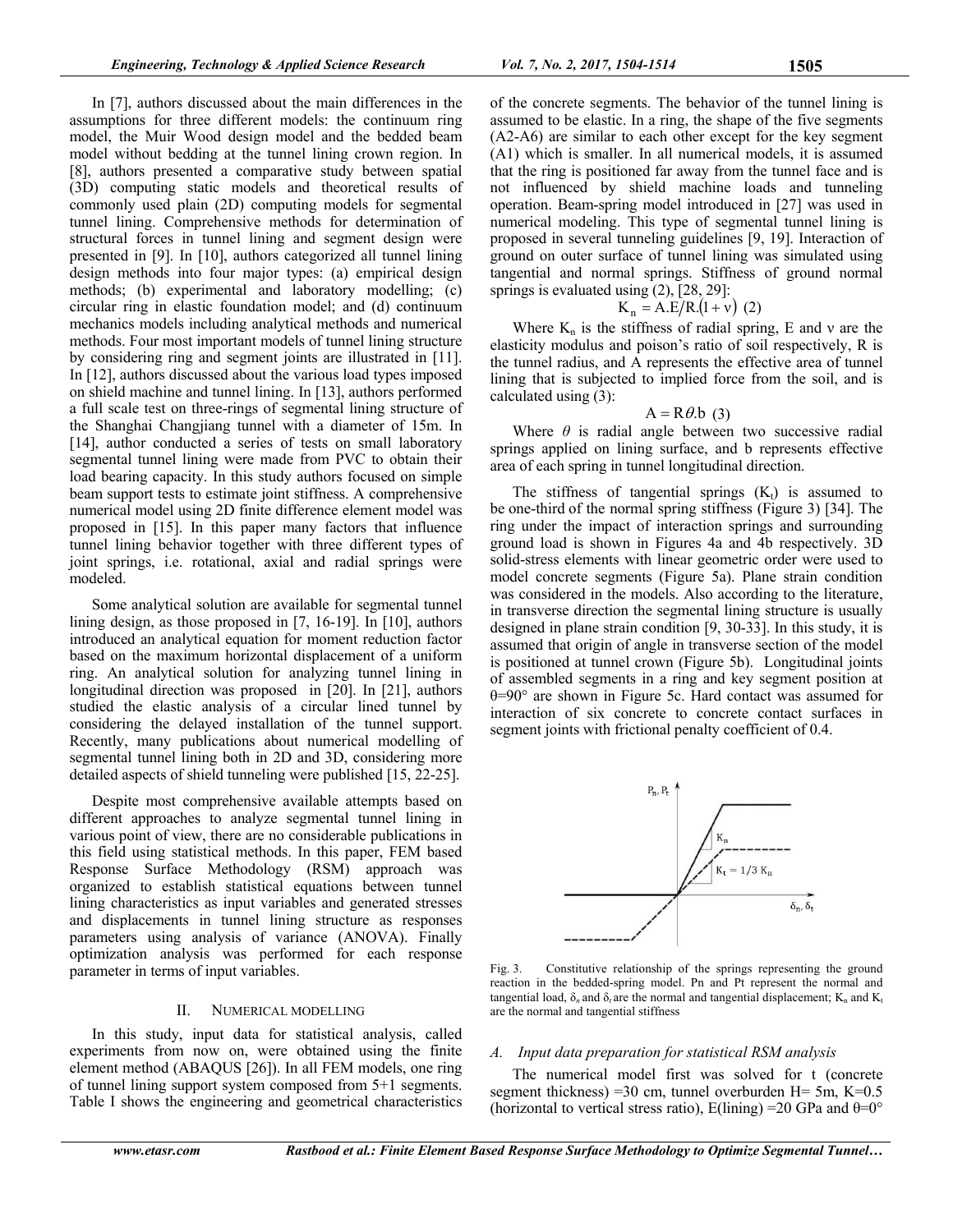(key position at crown). Then t, H, K and E values were kept constant and θ value changed 30°, 60°, 90°, 120°, 150° and 180° respectively. To prepare enough input data for statistical RSM, for each value of input variables, values of other input variables were changed according to the rule presented in Table II. These variables considered as input independent variables in statistical analysis. This table shows times of changes for each input variable and its value. Due to the axisymmetric shape of the ring, key positions at 210°, 240°, 270°, 300° and 330° at lining periphery were neglected. Finally 252 numerical models were analyzed.

TABLE I. ENGINEERING AND GEOMETRICAL PROPERTIES OF CONCRETE **SEGMENTS** 

| Segment<br>No.        |       | <b>Engineering properties</b> |      | <b>Geometrical properties</b> |                            |  |
|-----------------------|-------|-------------------------------|------|-------------------------------|----------------------------|--|
|                       | $F^*$ | $1, * *$                      | ***  | ****                          | Central angle( $\degree$ ) |  |
| $A1$ (key<br>segment) | 20    | 0.15                          | 2350 | 30                            | 30                         |  |
| $A2-A6$               |       |                               |      |                               |                            |  |

\*elasticity modulus (GPa), \*\*Poisson ratio, \*\*\* density (kg/m<sup>3</sup>), \*\*\*\* thickness(cm)



Fig. 4. Tunnel lining under ground springs and load: (a) ground radial and tangential springs, (b) surrounding ground load imposed on tunnel lining

Commonly, Tresca and Von Mises yield criteria are used as failure criteria for materials. According to Tresca yield criterion, material begins to yield when maximum absolute value of shear stress reaches to a critical value, and based on Von Mises yield criterion, material begins to yield when the second deviatoric stress invariant approaches to a critical value. So, due to importance of Tresca and Mises stresses, these both type of stresses together with ring displacement are considered for prediction analysis. Figures 6a, 6b and 6c show extreme values resulted for Von Mises and Tresca stresses, and ring displacements for  $t=30$ cm,  $H=15$ m,  $K=0.5$ ,  $E=20$  GPa and θ=0°. These output parameters considered as responses in statistical analysis.



Fig. 5. Assembled ring of concrete segments: (a) Meshed Model, (b) Origin of  $\theta$  angle, (c) Longitudinal joints and key position

TABLE II. DIFFERENT VALUES FOR INPUT VARIABLES

|          | <b>Different values of 5 Input Variables</b> |     |        |                    |  |  |  |  |  |
|----------|----------------------------------------------|-----|--------|--------------------|--|--|--|--|--|
| $t$ (cm) | H(m)                                         | K   | E(GPa) | Key<br>Position(°) |  |  |  |  |  |
|          | 5                                            | 0.5 |        |                    |  |  |  |  |  |
|          |                                              |     |        | 30                 |  |  |  |  |  |
| 30       |                                              |     | 20     | 60                 |  |  |  |  |  |
|          | 15                                           | 1.0 |        | 90                 |  |  |  |  |  |
|          |                                              |     |        | 120                |  |  |  |  |  |
| 40       |                                              |     | 35     | 150                |  |  |  |  |  |
|          | 25                                           | 1.5 |        | 180                |  |  |  |  |  |



Fig. 6. Extreme values and distribution of (a) Von Mises stresses (N/m<sup>2</sup>), (b) Tresca stresses (N/m<sup>2</sup>) and (c) ring displacements (m) for t=30cm, H=15m, K=0.5, E=20 GPa and  $\theta$ =0°.

# III. RESPONSE SURFACE METHODOLOGY

Response surface methodology (RSM) is a collection of statistical and mathematical techniques useful for developing, improving, and optimizing processes [35]. In most RSM problems, the form of the relationship between the response

and the independent variables is unknown. Thus, the first step in RSM is to find a suitable approximation for the true functional relationship between y and the set of independent variables [36]. Linear or square polynomial functions are employed to explain the considered problem. If there is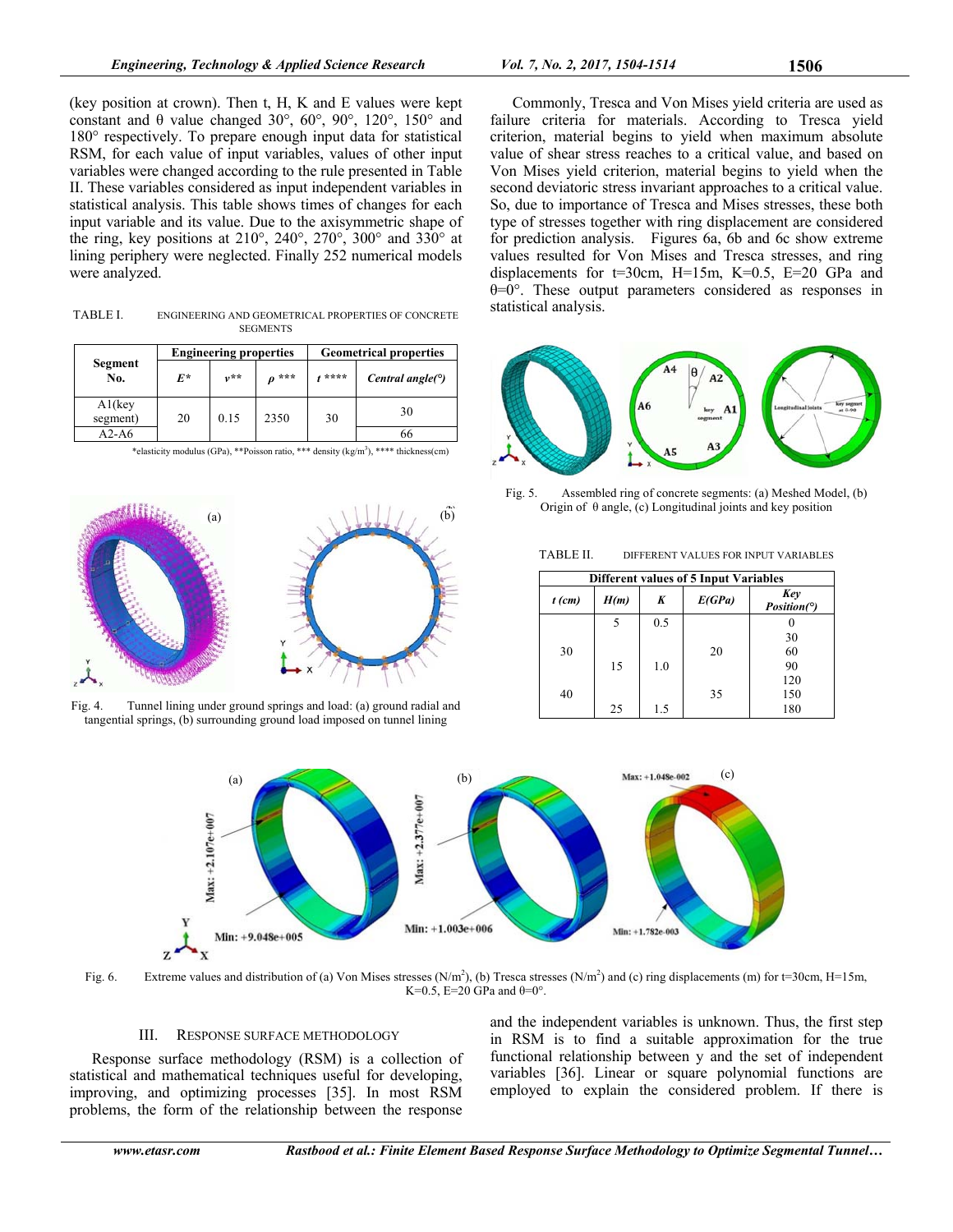curvature in the system, then a polynomial of higher degree must be used, such as the second-order model in (4):

$$
y = \beta_0 + \sum_{i=1}^{k} \beta_i x_i + \sum_{i=1}^{k} \beta_{ii} x_i^2 + \sum_{i=1}^{k} \beta_{ij} x_i x_j + \varepsilon
$$
 (4)

Where y is the response, k is the number of variables,  $\beta_0$  is the constant term,  $\beta_i$  represents the coefficients of the linear parameters,  $\beta_{ii}$  represents the coefficients of the quadratic parameter,  $\beta_{ij}$  represents the coefficients of the interaction parameters,  $x_i$  represents the variables, and  $\varepsilon$  is the residual associated to the experiments [36].

RSM based statistical methodology is capable of optimizing the responses in terms of input variables. A flow chart of the RSM general procedure is shown in Figure 7. Quadratic regression equation was applied in RSM to establish equations

between five input variables and three responses. In RSM, a series of analysis were conducted by Historical Data Design (HDD) using Design Expert 10.0.1 (State Ease, Inc., Minneapolis, MN, USA). Historical Data design enables the researcher to use data from a previous experiment or investigation. Any set of numeric or categoric data can be analyzed via Historical Data Design. As explained previously, 252 experiments conducted to provide data for statistical analysis. Some sample values of five factors and three responses are shown in Table III. Both for input variables and responses, their range, average value, ratio of maximum to minimum value, and standard deviation were as mentioned Tables IV and V, respectively.

TABLE III. PREPARED EXPERIMENTS FROM FINITE ELEMENT MODELING

|          | Factor 1    | <b>Factor 2</b> | <b>Factor 3</b> | <b>Factor 4</b>     | <b>Factor 5</b> | Response 1      | <b>Response 2</b>   | <b>Response 3</b> |
|----------|-------------|-----------------|-----------------|---------------------|-----------------|-----------------|---------------------|-------------------|
| Run      | A:Thickness | B:Height (m)    | C:K Ratio       | <b>D:E</b> Modulous | E:Theta         | <b>MisesMax</b> | <b>TrescaMax</b>    | UMax              |
|          | (cm)        |                 | (---)           | (Gpa)               | (Degree)        | (N/m $^2$       | (N/m <sup>2</sup> ) | (m)               |
|          | 30.00       | 5.00            | 0.50            | 20.00               | 0.00            | $3.003E + 006$  | 3.269E+006          | 0.005132          |
|          | 30.00       | 5.00            | 0.50            | 20.00               | 30.00           | 2.768E+006      | $3.019E + 006$      | 0.005211          |
|          | 30.00       | 5.00            | 0.50            | 20.00               | 60.00           | 3.099E+006      | 3.381E+006          | 0.005242          |
| $\cdots$ | $\cdots$    | $\cdots$        | $\cdots$        | $\cdots$            | $\cdots$        | $\cdots$        | $\cdots$            | $\cdots$          |
| 252      | 40.00       | 25.00           | 1.50            | 35.00               | 180.00          | 3.222E+007      | 3.465E+007          | 0.02388           |

TABLE IV. INPUT INDEPENDENT VARIABLES

| <b>Name</b>                 | Units  | Minimum | <b>Maximum</b> | Mean  | <b>Standard deviation.</b> |
|-----------------------------|--------|---------|----------------|-------|----------------------------|
| Segment Thickness (A)       | cm     | 30.00   | 40.00          | 35.00 | 5.01                       |
| Height of tunnel (B)        | m      | 5.00    | 25.00          | 15.00 | 8.18                       |
| K (stress ratio) $(C)$      | $---$  | 0.50    | 1.50           | .00   | 0.41                       |
| E (Elasticity Modulous) (D) | GPa    | 20.00   | 35.00          | 27.50 | 7.51                       |
| $\theta$ (Key position) (E) | Degree | 0.00    | 180.00         | 90.00 | 60.12                      |

TABLE V. THREE RESPONSES OF RSM ANALYSIS

| <b>Response Name</b>    | Units   | Analvsis   | Minimum        | Maximum   | Mean       | <b>Standard Deviation.</b> | <b>Ratio</b> |
|-------------------------|---------|------------|----------------|-----------|------------|----------------------------|--------------|
| Mises Max stress value  | $N/m^2$ | Polynomial | 977E+006       | 6.05E+007 | 72815E+007 | i 37813E+007               | 30.6019      |
| Tresca Max stress value | $N/m^2$ | Polynomial | $2.115E + 006$ | 6896E+007 | 91188E+007 | L55427E+007                | 32.6052      |
| Displacement Max value  | m       | Polynomial | 0.004799       | 0.02973   | 0.0142558  | 0.00811969                 | 6.19504      |



Fig. 7. FEM based RSM flow chart

www.etasr.com Rastbood et al.: Finite Element Based Response Surface Methodology to Optimize Segmental Tunnel...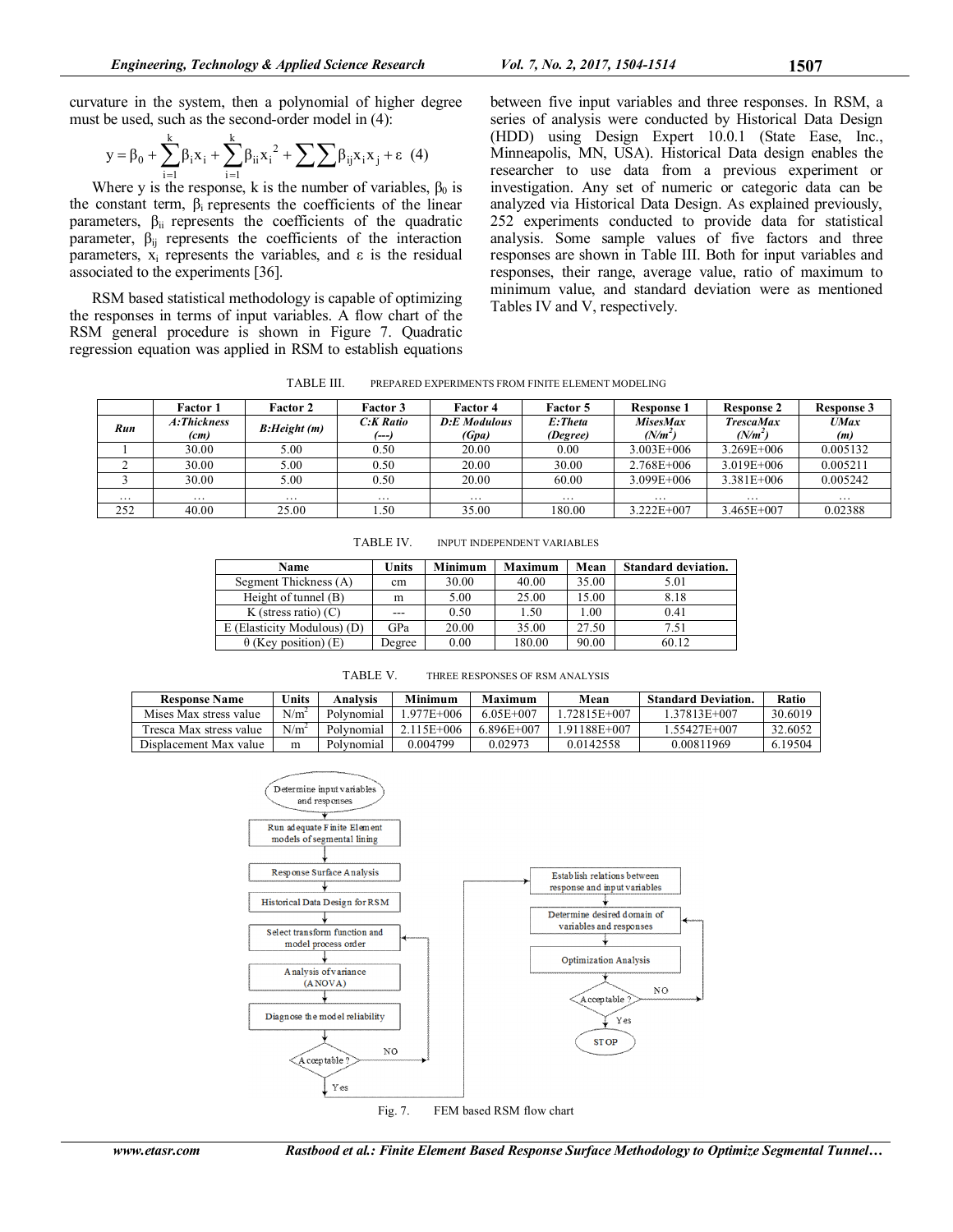# *A. Analysis of Variance (ANOVA)*

The fitted mathematical equation to the data using RSM may not adequately explain the considered experiment. Analysis of variance (ANOVA) is a method to assess the reliability of fitted function. The significance of regression can be evaluated by the ratio between the mean of the square of regression (MSreg) and the mean of the square of residuals (MSres), considering their related degrees of freedom. The higher value of this ratio (F-value) represents that the statistical model is fitted properly to the experimental data.

In this study, analysis of variance was used to evaluate the influence of each independent variable and their interactions on responses. Statistical parameters of three proposed models for maximum Misses stress, maximum Tresca stress and maximum ring displacement are illustrated in Table VI. The higher the Fvalue, the better the significance of the model. "Adequate Precision" measures the signal to noise ratio. A ratio greater than 4 is desirable. For three responses, actual data against predicted ones are shown in Figure 8. The evaluation of the fitted models is performed using the regression coefficient. Presented models approximately show satisfactory regression values. Also the predicted R-squared is in reasonable agreement with the adjusted R-squared. Normal probability plot of the studied residuals for triple responses are illustrated in Figure 9. These plots are to check the normality of residuals.

| <b>Statistical parameter</b>                                                        | <b>Maximum Misses stress</b> | <b>Maximum Tresca stress</b> | <b>Maximum ring</b><br>displacement | <b>Description</b>           |  |  |  |
|-------------------------------------------------------------------------------------|------------------------------|------------------------------|-------------------------------------|------------------------------|--|--|--|
| F-value*                                                                            | 178.15                       | 173.01                       | 397.62                              | Significant model            |  |  |  |
| <b>Adequate Precision</b>                                                           | 46.953                       | 46.546                       | 49.470                              | Adequate signal              |  |  |  |
| R-Squared                                                                           | 0.8135                       | 0.8090                       | 0.8656                              | The Predicted R-Squared is   |  |  |  |
| Predicted R-Squared                                                                 | 0.8021                       | 0.7974                       | 0.8597                              | in reasonable agreement with |  |  |  |
| Adjusted R-squared                                                                  | 0.8090                       | 0.8044                       | 0.8634                              | the Adjusted R-Squared       |  |  |  |
| * There is only a 0.01% chance that an F-value this large could occur due to noise. |                              |                              |                                     |                              |  |  |  |



Fig. 8. Actual and predicted values for maximum Mises Stress, Maximum Tresca stress and Maximum ring displacement: (a) Maximum Mises stress (b) Maximum Tresca stress (c) Maximum ring displacement



Fig. 9. Plot of Normal probability versus studentized residuals : (a) Maximum Mises stress (b) Maximum Tresca stress (c) Maximum ring displacement

*www.etasr.com Rastbood et al.: Finite Element Based Response Surface Methodology to Optimize Segmental Tunnel…*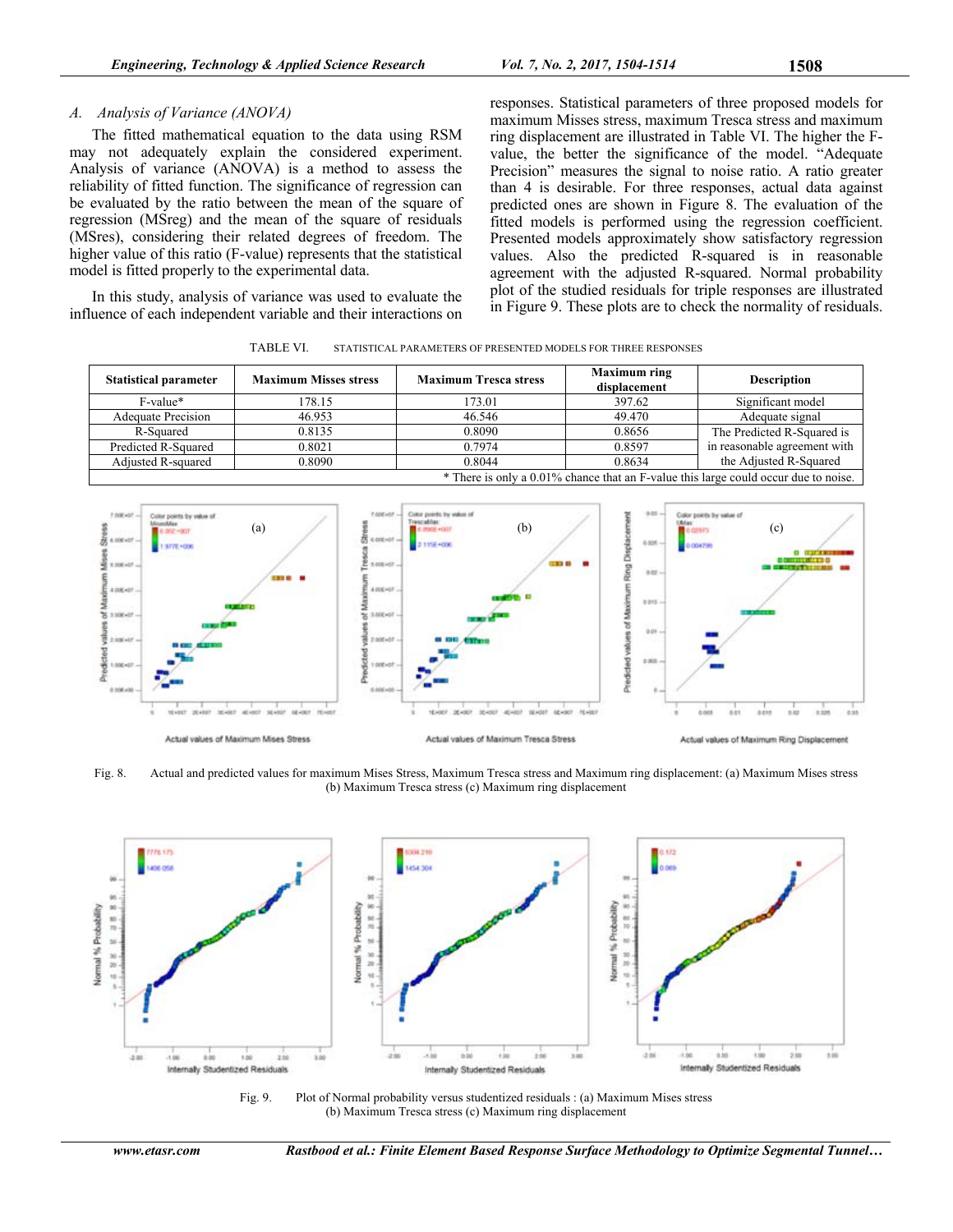If residual points follow a straight line, the normal probability plot indicates that the residuals are normally distributed. The more linear the shape of the normal probability plot, the better the quality of the model.

## *B. Second-order polynomial models*

In analysis of variance, values of "Prob  $>$  F" less than 0.0500 indicate model terms are significant. For maximum Mises stress case, A, B, C, AB,  $B^2$ ,  $C^2$  are significant model terms, Table VII. Values greater than 0.1000 indicate the model terms are not significant. So the included variables in the equation are tunnel lining thickness, tunnel height and K ratio.

Final equation in terms of actual factors for Mises maximum stress is as follows  $(5)$ :

Sqrt (MisesMax) =7052-37.4\*(Thickness)+280.2\*(Height)- 11977.4\*(K Ratio)-2.16\*(Thickness \* Height)-3.03\*(Height)<sup>2</sup>  $+6766*(K \text{ Ratio})^2$  (5)

For maximum Tresca stress case, similar to maximum Mises stress, A, B, C, AB,  $B^2$ ,  $C^2$  are significant model terms, Table VIII. Final equation in terms of actual factors for Tresca maximum stress is as follows (6):

Sqrt (TrescaMax) =7666.685-43.982\*(Thickness)+ 300.087\*(Height)-12816.724\*(K Ratio)-2.464\*(Thickness\* Height)-3.170\*(Height)2 +7232.985\*(K Ratio)<sup>2</sup> (6)

For maximum ring displacement case, B, C, BC, C2 are significant model terms, Table IX. So the included variables are tunnel height and K ratio. Final equation in terms of actual factors for maximum ring displacement is:

Sqrt (UMax) =0.189+4.215E-003\*(Height)-0.34\*(K Ratio)- 2.53E-00\*(Height \* K Ratio)+0.206\*(K Ratio)<sup>2</sup> (7)

# *C. Response surface analysis of maximum Mises stress, Tresca stress and tunnel ring displacement*

The individual and interaction influence of included variables in equations (5) to (7) on responses are shown in Figures 10 to 23. It must be noticed that in the analysis of the influence of each variable on the response, other input parameters are kept in their average values.

TABLE VII. ANOVA FOR MAXIMUM MISES STRESS

|                   | <b>Analysis of variance table</b> |    |                       |                   |                     |             |  |  |  |
|-------------------|-----------------------------------|----|-----------------------|-------------------|---------------------|-------------|--|--|--|
| <b>Source</b>     | Sum of<br><b>Squares</b>          | df | Mean<br><b>Square</b> | F<br><i>Value</i> | p-value<br>Prob > F |             |  |  |  |
| Model             | 5.157E+008                        | 6  | 8.596E+007            | 178.15            | < 0.0001            | significant |  |  |  |
| $A-$<br>Thickness | 3.070E+007                        | 1  | 3.070E+007            | 63.64             | ${}_{0.0001}$       |             |  |  |  |
| B-Height          | $2.162E + 008$                    |    | $2.162E + 008$        | 448.10            | ${}_{0.0001}$       |             |  |  |  |
| C-K Ratio         | 1.015E+008                        |    | 1.015E+008            | 210.33            | ${}< 0.0001$        |             |  |  |  |
| AB                | 1.962E+006                        | 1  | 1.962E+006            | 4.07              | 0.0448              |             |  |  |  |
| B2                | 5.169E+006                        | 1  | 5.169E+006            | 10.71             | 0.0012              |             |  |  |  |
| C <sub>2</sub>    | $1.602E + 008$                    |    | $1.602E + 008$        | 332.08            | ${}_{0.0001}$       |             |  |  |  |

| <b>TABLE VIII</b> | ANOVA FOR MAXIMUM TRESCA STRESS |
|-------------------|---------------------------------|
|                   |                                 |

| <b>Analysis of variance</b> |                          |                             |            |            |                     |             |  |  |  |
|-----------------------------|--------------------------|-----------------------------|------------|------------|---------------------|-------------|--|--|--|
| <i>Source</i>               | Sum of<br><b>Squares</b> | Mean<br>df<br><b>Square</b> |            | F<br>Value | p-value<br>Prob > F |             |  |  |  |
| Model                       | 5.836E+008               | 6                           | 9.727E+007 | 173.01     | < 0.0001            | significant |  |  |  |
| A-Thickness                 | 4.128E+007               |                             | 4.128E+007 | 73.42      | ${}_{0.0001}$       |             |  |  |  |
| B-Height                    | 2.368E+008               |                             | 2.368E+008 | 421.19     | ${}_{0.0001}$       |             |  |  |  |
| C-K Ratio                   | 1.142E+008               |                             | 1.142E+008 | 203.20     | ${}_{0.0001}$       |             |  |  |  |
| AB                          | 2.550E+006               |                             | 2.550E+006 | 4.54       | 0.0342              |             |  |  |  |
| B <sup>2</sup>              | 5.630E+006               |                             | 5.630E+006 | 10.01      | 0.0018              |             |  |  |  |
| $C^2$                       | 1.831E+008               |                             | 1.831E+008 | 325.69     | ${}_{0.0001}$       |             |  |  |  |

TABLE IX. ANOVA FOR MAXIMUM LINING RING DISPLACEMENT

| <b>Analysis of variance</b> |                          |    |                |                   |                     |             |  |  |
|-----------------------------|--------------------------|----|----------------|-------------------|---------------------|-------------|--|--|
| <b>Source</b>               | Sum of<br><b>Squares</b> | df | Mean<br>Square | F<br><b>Value</b> | p-value<br>Prob > F |             |  |  |
| Model                       | 0.26                     | 4  | 0.065          | 397.62            | ${}_{0.0001}$       | significant |  |  |
| B-Height                    | 0.048                    |    | 0.048          | 289.93            | ${}_{0.0001}$       |             |  |  |
| C-K Ratio                   | 0.048                    |    | 0.048          | 291.23            | ${}_{0.0001}$       |             |  |  |
| BC                          | 0.018                    |    | 0.018          | 108.81            | ${}_{0.0001}$       |             |  |  |
| C <sub>2</sub>              | 0.15                     |    | 0.15           | 900.50            | ${}_{0.0001}$       |             |  |  |

According to Figure 10, as tunnel lining thickness increases in its range, the maximum Mises stress decreases slightly. Maximum Mises stress increases when tunnel height value increases from 5.0 m up to 25 m, Figure 11. By increasing K ratio from 0.5 to unity (hydrostatic condition), maximum Mises stress decreases, and consequently increases when K ratio increases from unity up to 1.5, Figure 12. As can be seen from Figure 13, simultaneously increasing both in lining thickness and tunnel height variables cause reduction in maximum Mises stress, but tunnel height variable has more influence on maximum Mises stress reduction than lining thickness variable. In a constant value of lining thickness, as K stress ratio increases up to unity, the maximum Mises stress decreases, and then increase mutually with K ratio. This trend can be seen in all constant values of lining thickness. This effect is shown in Figure 14 three dimensionally.

Analysis of variance showed that regression equations of maximum Mises stress and maximum Tresca stress, both include the same terms. As illustrated in Figures 15-18, lining thickness, tunnel height, K ratio and thickness-height interaction have the same effect on maximum Tresca stress as those effect on maximum Mises stress. In a constant value of tunnel height, as lining thickness increases from 30 cm up to 40 cm, maximum Tresca stress decreases slightly, but the rate of reduction in maximum Tresca stress is greater in higher values of tunnel height (Figure 19).

For maximum displacement of a tunnel lining ring (Umax), as tunnel height increases, maximum tunnel lining displacement increases (Figure 20). By increasing K ratio from 0.5 to unity (hydrostatic condition), maximum ring displacement decreases and consequently, increase mutually when K ratio increases from unity to 1.5 (Figure 21).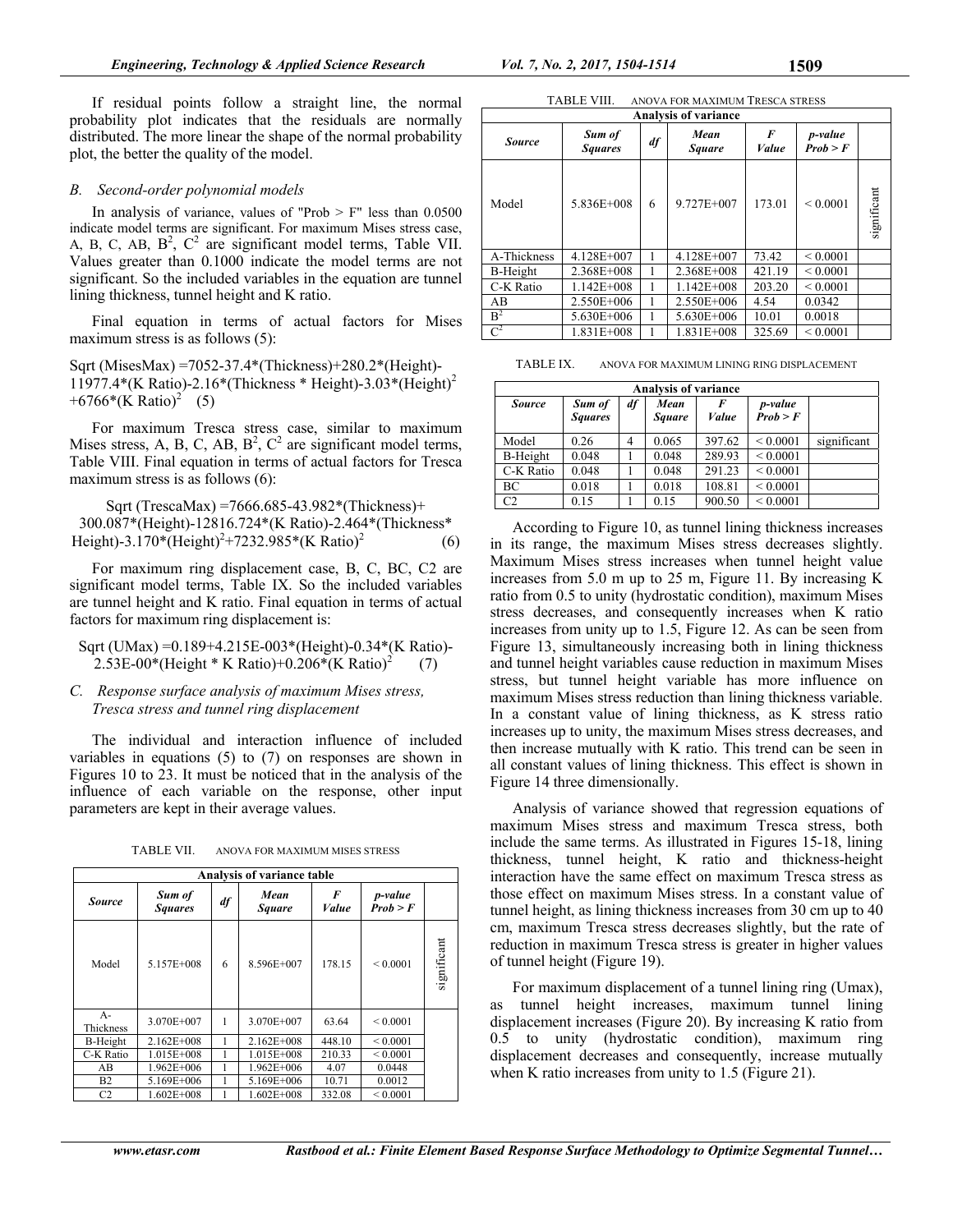

Fig. 10. The effect of lining thickness on maximum Mises thickness



Fig. 11. The effect of tunnel height on maximum Mises stress



Fig. 12. The effect of K ratio on maximum Mises stress



Fig. 13. The effect of thickness and height interaction in 2D plane on maximum Mises stress



Fig. 14. The effect of thickness and height interaction in 3D space on maximum Mises stress



Fig. 15. The effect of lining thickness on maximum Tresca stress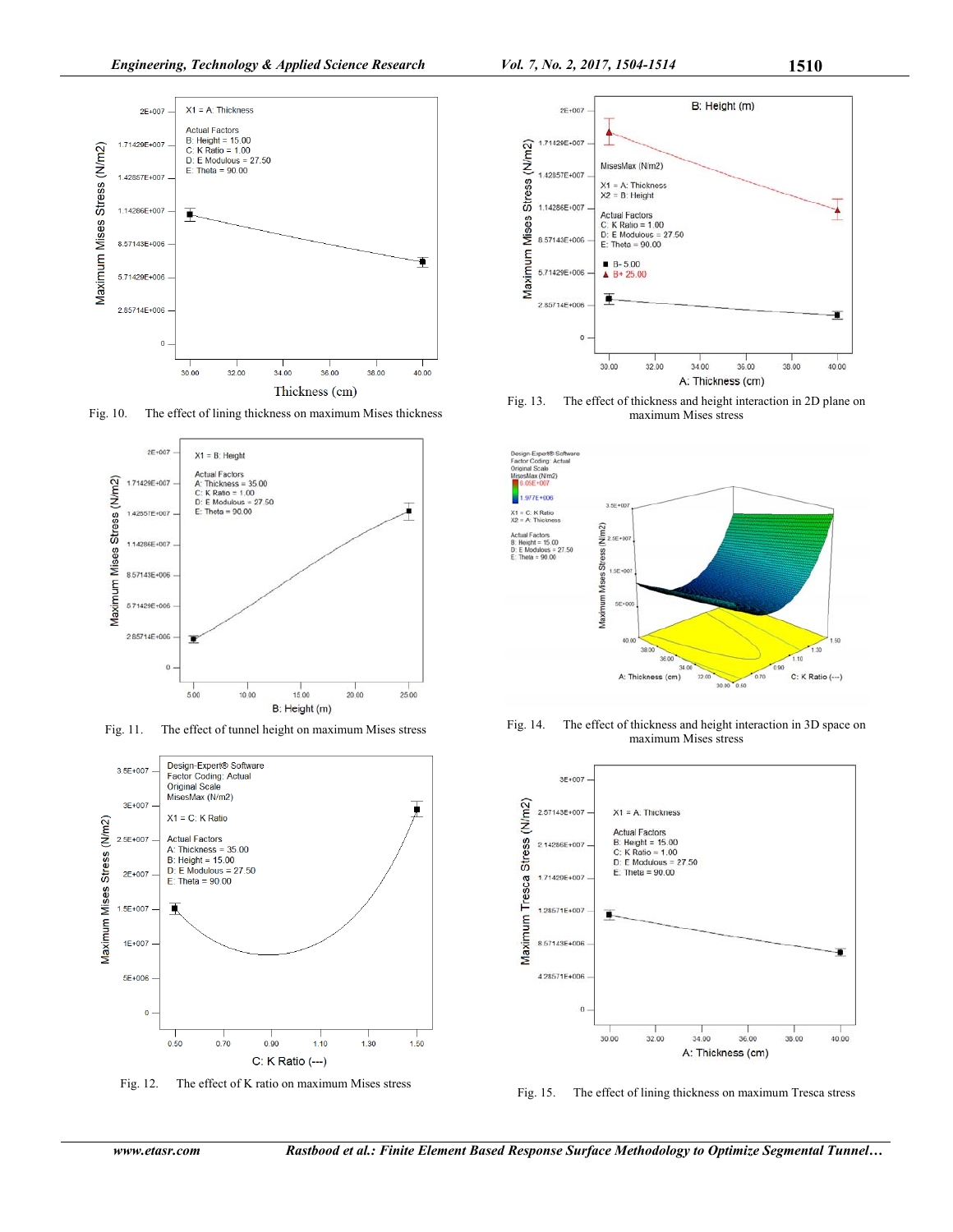

Fig. 16. The effect of tunnel height on maximum Tresca stress



Fig. 17. The effect of K ratio on maximum Tresca stress



Fig. 18. The effect of thickness and height interaction in 2D plane on maximum Tresca stress



Fig. 19. The effect of thickness and height interaction in 3D space on maximum Tresca stress



Fig. 20. The effect of tunnel height on maximum lining ring displacement



Fig. 21. The effect of tunnel height on maximum lining ring displacement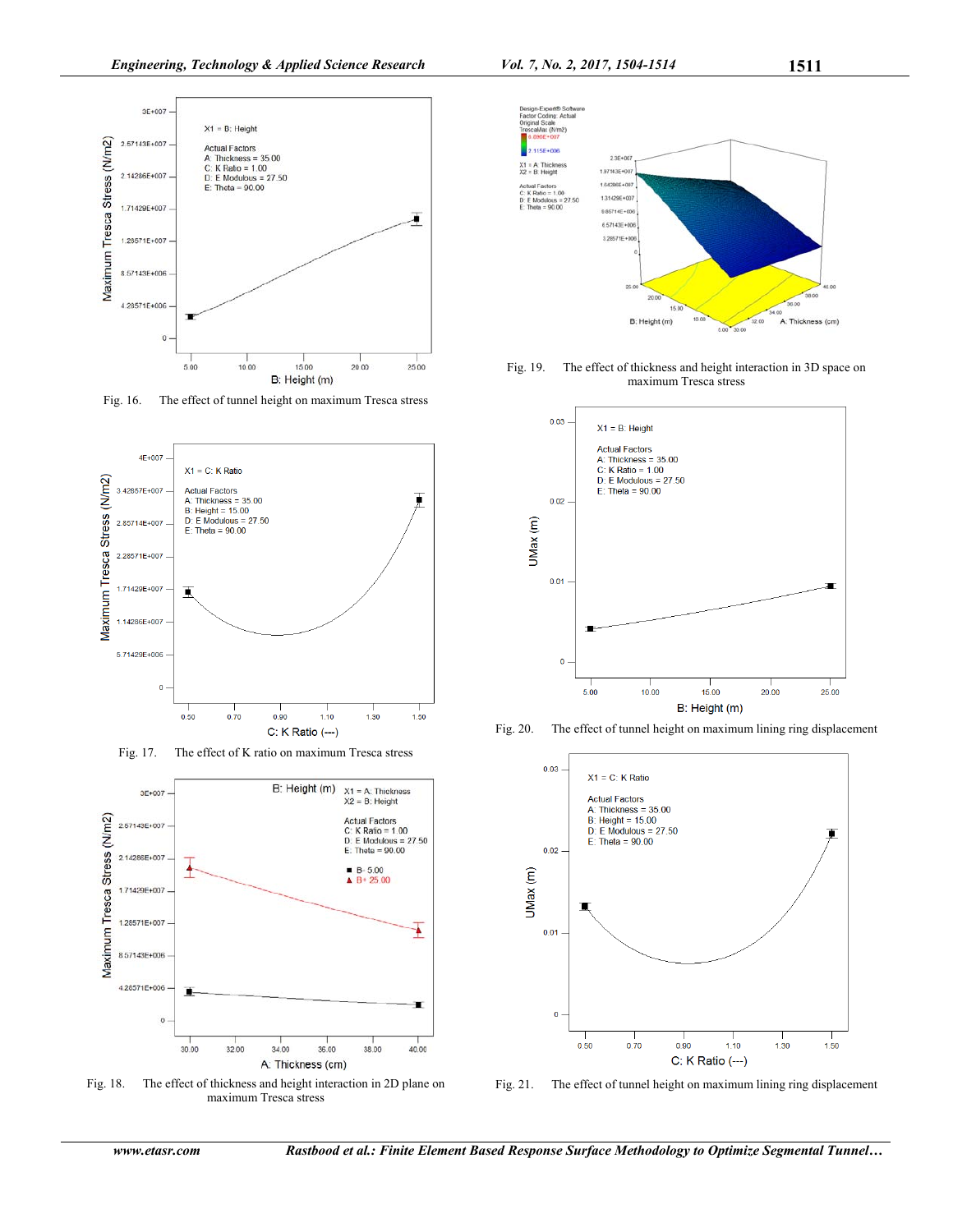

Fig. 22. The effect of tunnel height and k ratio interaction in 2D plane on maximum lining ring displacement

As it can be seen from Figure 22, increasing simultaneously both in tunnel height and K ratio variables increases the maximum ring displacement, but tunnel height variable has more influence to increase the maximum ring displacement than K ratio variable. In all constant values of K ratio, as tunnel height increases, the maximum ring displacement increases slightly. This effect is shown dimensionally in Figure 23.



Fig. 23. The effect of tunnel height and k ratio interaction in 3D space on maximum lining ring displacement

#### *D. Optimization*

Structural optimization based on FEM requires special computational tools. This attempt has become a major part in this field of study, where optimization seems to be a mandatory process in design and economical points of view. Optimization using numerical methods needs considerable computational cost and most likely is time consuming based on the complexity of the problem. Application of FE based response surface methodology is an alternative solution to reduce computational cost and time of analysis considerably without deficiency in the models. Therefore, to obtain an optimum structure for segmental tunnel lining both from geometrical and engineering point of view, at first constraints, goals and importance order of each input and response parameter were set according to Table X. Since the analysis of variance showed that elasticity modulus and key segment position variables are not involved in response equations, so their values were kept constant in average level during optimization process. Domain of other input variables, i.e. tunnel lining thickness, tunnel height and K ratio were set into their ranges. To optimize the tunnel lining structure, response parameters, i.e. maximum Mises and Tresca stresses and maximum lining ring displacement were set to their minimum values. After optimization process, obtained results are presented in Table XI.

TABLE X. GOALS AND CONSTRAINTS OF VARIABLES AND RESPONSES

| <b>Constraints</b> |             |                |                       |                   |  |  |  |  |
|--------------------|-------------|----------------|-----------------------|-------------------|--|--|--|--|
| <b>Name</b>        | Goal        | Lower<br>Limit | <b>Upper</b><br>Limit | <b>Importance</b> |  |  |  |  |
| A:Thickness        | is in range | 30             | 40                    |                   |  |  |  |  |
| B:Height           | is in range | 5              | 25                    | 3                 |  |  |  |  |
| C:K Ratio          | is in range | 0.5            | 1.5                   |                   |  |  |  |  |
| D:E Modulus        | average     | 20             | 35                    |                   |  |  |  |  |
| E:Theta            | average     |                | 180                   | ٦                 |  |  |  |  |
| MisesMax           | minimize    | 1.977E+006     | $6.05E + 007$         | 3                 |  |  |  |  |
| TrescaMax          | minimize    | 2.115E+006     | 6.896E+007            | 3                 |  |  |  |  |
| UMax               | minimize    | 0.004799       | 0.02973               |                   |  |  |  |  |

One hundred solutions were proposed by the statistical analysis. Although, desirability index was equal to unity in all proposed solutions, but the best solution is underlined in first row of Table XI. Plots of ramp display for best solution is shown in Figure 24. Optimum values of variables and responses are shown.

TABLE XI. **P**ROPOSED SOLUTIONS TO OPTIMIZE TUNNEL LINING CHARACTERISTICS

| Solutions: |                          |                      |                        |                    |                   |                              |                               |             |                                     |
|------------|--------------------------|----------------------|------------------------|--------------------|-------------------|------------------------------|-------------------------------|-------------|-------------------------------------|
| No.        | <b>Thickness</b><br>(cm) | <b>Height</b><br>(m) | <b>K</b> Ratio<br>(--) | Modulous*<br>(Gpa) | Theta* $(^\circ)$ | <b>MisesMax</b><br>$(N/m^2)$ | <b>TrescaMax</b><br>$(N/m^2)$ | UMax<br>(m) | <b>Desirability</b><br><b>Index</b> |
|            | 38.595                   | 5.                   | 0.864                  | 27.5               | 90                |                              | 1972897.42212104034.290       | 0.004       |                                     |
|            | 39.9                     | 5.3                  | 0.88                   | 27.5               | 90                |                              | 1960092.90 2069289.145        | 0.0037      |                                     |
|            | 39.                      | 5.07                 | 0.853                  | 27.5               | 90                | 1958046.11                   | 2082296.28                    | 0.0036      |                                     |
| 4          | 39.7                     | 5.08                 | 0.94                   | 27.5               | 90                | 1911454.36                   | 2020534.00                    | 0.0038      |                                     |
|            | 39.7                     | 5.02                 | 0.80                   | 27.5               | 90                | 1951520.38                   | 2068656.82                    | 0.0037      |                                     |
| 6          | 39.5                     | 5.10                 | 0.84                   | 27.5               | 90                | 1917118.97                   | 2031757.06                    | 0.0036      |                                     |
| $\cdots$   | .                        | $\cdots$             | $\cdots$               | .                  | $\cdots$          | .                            | $\cdots$                      | $\cdots$    | $\cdots$                            |
| 100        | 34.4                     | 5.0                  | 0.852                  | 27.5               | 90                | 2502924.69                   | 2740456.29                    | 0.0036      |                                     |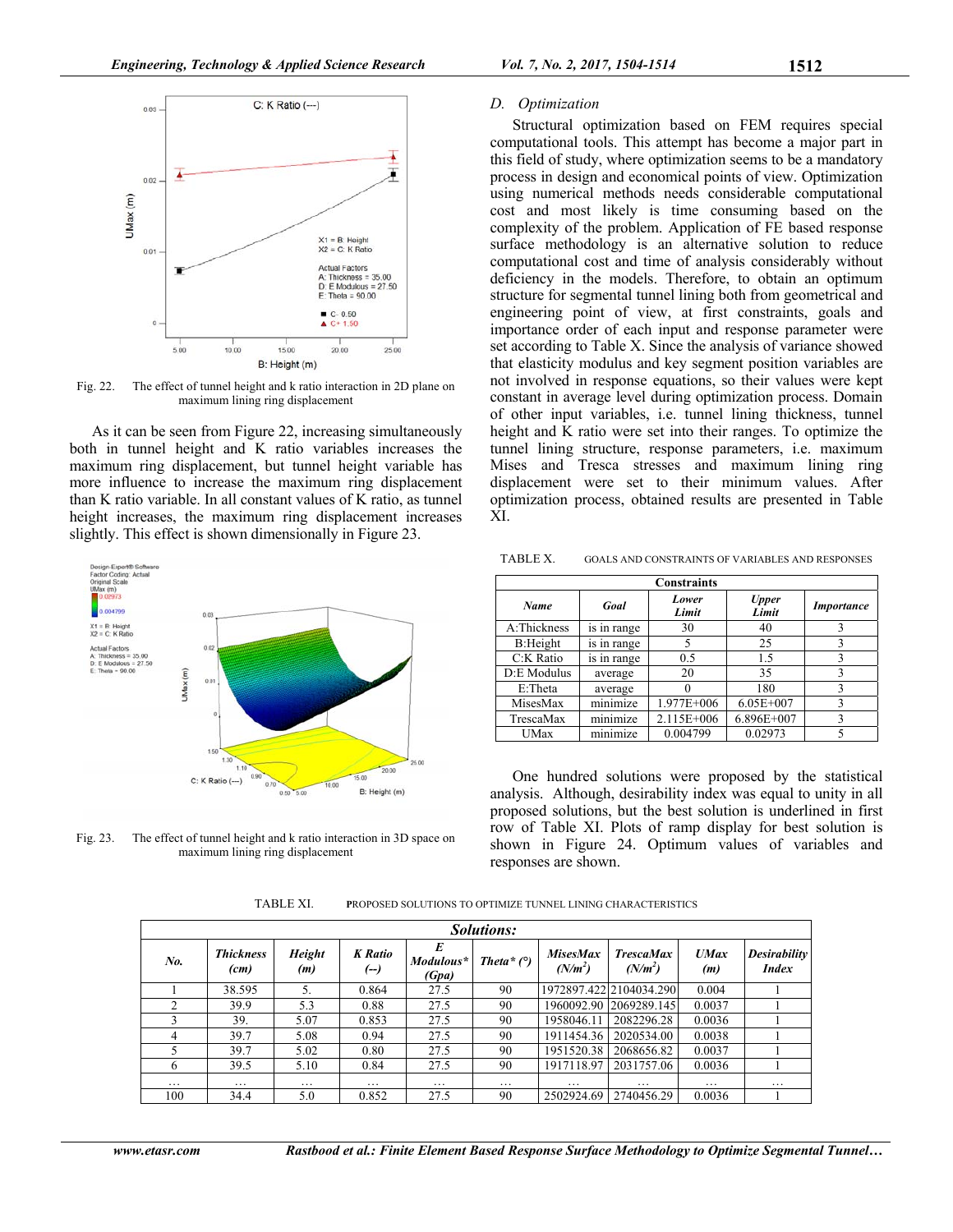

Fig. 24. Optimized values: red and blue circles represent input variables and responses, respectively.

From the optimization process it is concluded that to obtain minimum values for each three response parameters, ring thickness and tunnel height must be near to their maximum and minimum values, respectively and the tunnel lining must be embedded nearly in hydrostatic condition of the ground, i.e. a K ratio of 1. On the other hand, the higher values for tunnel lining thickness together with the lower values for tunnel height simultaneously, will induce both the minimum values for Mises and Tresca stress values and the displacement of tunnel lining ring in nearly hydrostatic ground conditions.

## IV. CONCLUSIONS

FEM based response surface methodology was applied to prepare prediction models for segmental tunnel lining. Quadratic regression equation was applied in RSM to establish equations between five input variables and three responses. Obtained models were used to determine the maximum Mises and Tresca stresses and lining ring displacement generated in one ring of tunnel lining. Analysis of variance was used to discuss about the influence of each independent input variable and their interactions on response parameters. For the three responses, the evaluation of the fitted models are performed by the regression coefficient. Presented models approximately had acceptable values of regression. The terms in maximum Mises and Tresca stresse models were the same: concrete segment thickness (t), tunnel overburden (H) and stress ratio (K). The terms in maximum ring displacement model were tunnel overburden (H) and stress ration (K), i.e. concrete segment thickness and elasticity modulus of concrete segments and key position had no considerable effect on maximum ring displacement. It is found that tunnel height variable influenced the responses more than both segment thickness and K ratio variables in stress and displacement models, respectively. In the optimization process, it is concluded that to obtain minimum values for responses, ring thickness and tunnel height must be near to their maximum and minimum values,

respectively and the tunnel must be embedded nearly in hydrostatic condition of the ground, i.e. a K ratio of 1.

#### **REFERENCES**

- [1] V. Guglielmetti, P. Grasso, A. Mahtab, S. Xu, Mechanized tunnelling in urban areas: design methodology and construction control, CRC Press, 2008
- [2] J. B. O'Carroll, A Guide to Planning, Constructing, and Supervising Earth Pressure Balance TBM Tunneling, Parsons Brinckerhoff, 2005
- [3] R. G. A. de Waal, Steel fibre reinforced tunnel segments-for the application in shield driven tunnel linings, TU Delft, Delft University of Technology, 2000
- [4] C. B. M. Blom, Design philosophy of concrete linings for tunnels in soft soils, TU Delft, Delft University of Technology, 2002
- [5] A. Majdi, H. Ajamzadeh, K. Emad, "Numerical evaluation of the influence of bolted-and non-bolted joints on segmental tunnel lining behavior in line 4 Tehran subways", 6th Asian Rock Mechanics Symposium - Advances in Rock Engineering, New Delhi, India, October 23-27, 2010
- [6] A. M. Wood, "The circular tunnel in elastic ground", Geotechnique, Vol. 25, No. 1, pp. 115-127, 1975
- [7] H. Duddeck, J. Erdmann, Structural design models for tunnels in soft soil, Underground Space, United States, 1985
- [8] I. Hudoba, "Contribution to static analysis of load-bearing concrete tunnel lining built by shield-driven technology", Tunnelling and Underground Space Technology, Vol. 12, No. 1, pp. 55-58, 1997
- [9] I. W. Group, "Guidelines for the design of shield tunnel lining", Tunnelling and Underground Space Technology, Vol. 15, No. 3, pp. 303-331, 2000
- [10] K. M. Lee, X. Y. Hou, X. W. Ge, Y. Tang, "An analytical solution for a jointed shield-driven tunnel lining", International Journal for Numerical and Analytical Methods in Geomechanics, Vol. 25, No. 4, pp. 365-390, 2001
- [11] Y. Koyama, "Present status and technology of shield tunneling method in Japan", Tunnelling and Underground Space Technology, Vol. 18, No. 2, pp. 145-159, 2003
- [12] F. Grübl, M. Thewes, "Recommendations of the German working group on design and calculation of shield machines", Tunnelling and Underground Space Technology, Vol. 21, No. 3, pp. 261-261, 2006